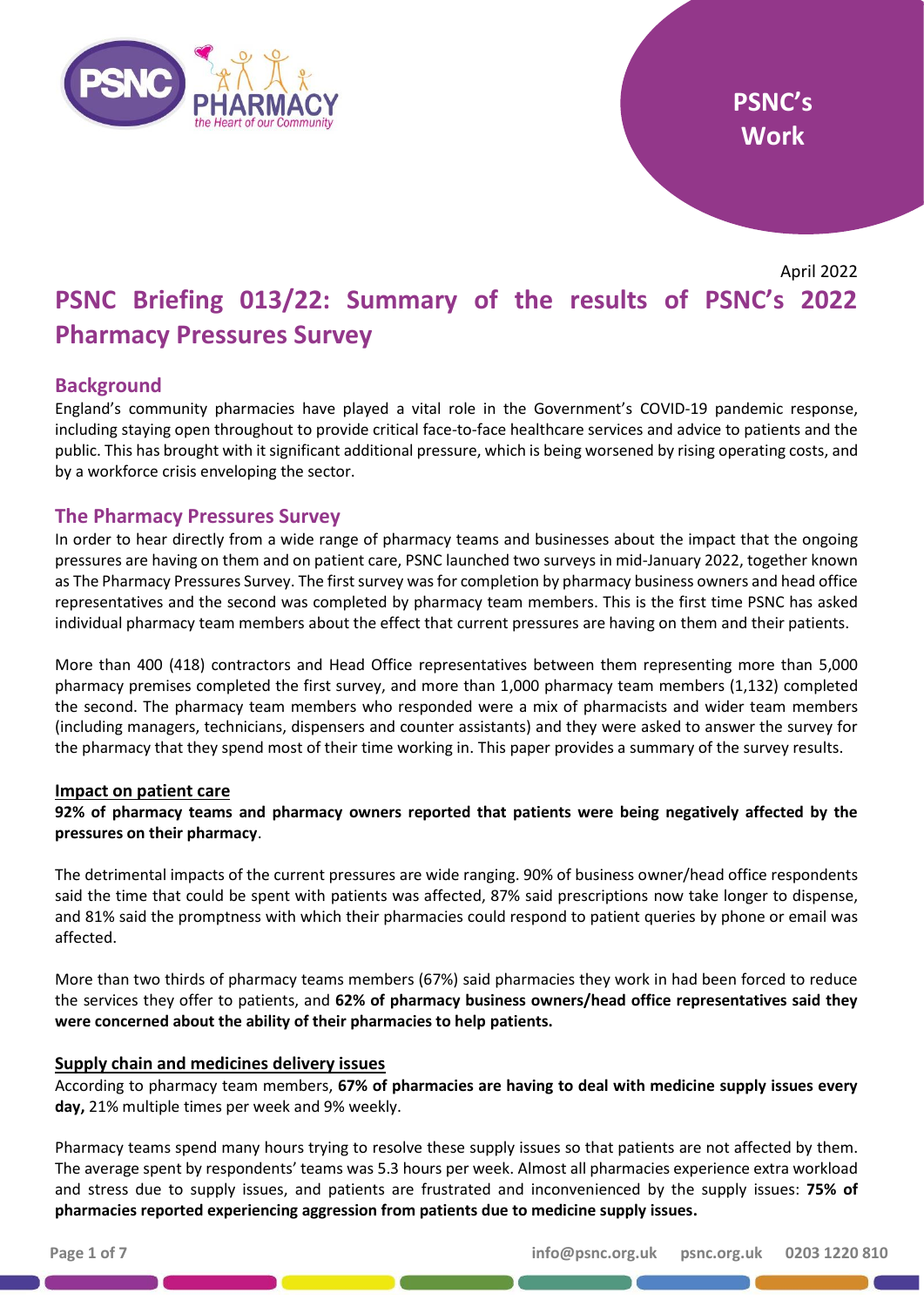

## **Staff shortages**

The community pharmacy sector is also in the midst of a workforce crisis: **91% of pharmacy business owners/head office representatives and 82% of pharmacy team members said their pharmacies were experiencing staff shortages**, with 23% of owners/head office representatives reporting that their pharmacy had been required to close temporarily because of these.

According to estimates from pharmacy business owners/head office representatives, the total cumulative number of hours of unexpected closures by all affected pharmacies in one month was **7,598, equivalent to 844.2 days of closures (assuming 9 hours per typical business day).** The average number of hours per affected pharmacy was 13.3. The increasing shortage of pharmacy staff has added more pressure on already overstretched pharmacy teams, with **78% of those surveyed reporting that they had been required to work extra hours due to staff shortages.**

#### **Increasing workload**

Alongside rising operating costs, community pharmacy teams have also seen their workload greatly increase since the beginning of the pandemic; a trend that is unlikely to ease as the Government looks to make better use of community pharmacy to help with the country's pandemic recovery, and patients continue to rely on their local pharmacies more than ever before.

Around **74% of the pharmacy team members said their pharmacy had seen a significant increase in requests from members of the public for healthcare advice**, with **82% reporting that their pharmacy had also seen a notable increase in patient phone calls**.

#### **Pharmacy team wellbeing**

**82% pf pharmacy team members said that their work is having a negative impact on their mental health and wellbeing.** Just 8% said work was having a positive impact on their mental health.

Concerningly, 49% of pharmacy teams cited patient abuse as one of the main reasons why they are not coping at work. **Some 90% of pharmacy business owners/head office representatives said that they were concerned about the wellbeing of their pharmacy team(s).**

#### **Rising costs**

Community pharmacy contractors' operating costs continue to rise, as confirmed in the survey. **97% of pharmacy business owners/head office representatives reported that the costs for their pharmacies were higher than this time last year**. Most (96%) blamed rising staff wages and an increase in the price of utilities (65%) and transport (60%).

As a result of increasing cost pressures, **61% of pharmacy business owners/head office representatives said they were concerned about their ability to keep their pharmacies open**. This could very negatively impact patient access to healthcare in the future.

#### **What can be done to alleviate the pressure facing pharmacies?**

PSNC is very concerned about the ongoing pressures facing pharmacy businesses and the pharmacists and teams who work within them, and about the impact that this is now having on patients and local communities. To better support the sector and ensure pharmacies businesses are economically sustainable, an uplift is needed to the core funding for the sector. PSNC is seeking this, along with a new fully funded pharmacy minor ailments walk-in service, in the ongoing negotiations on Year 4 of the five-year Community Pharmacy Contractual Framework (CPCF).

For more information about this summary briefing, please contact **[commsteam@psnc.org.uk](mailto:commsteam@psnc.org.uk)**. Further data from the Pharmacy Pressures Survey is included below.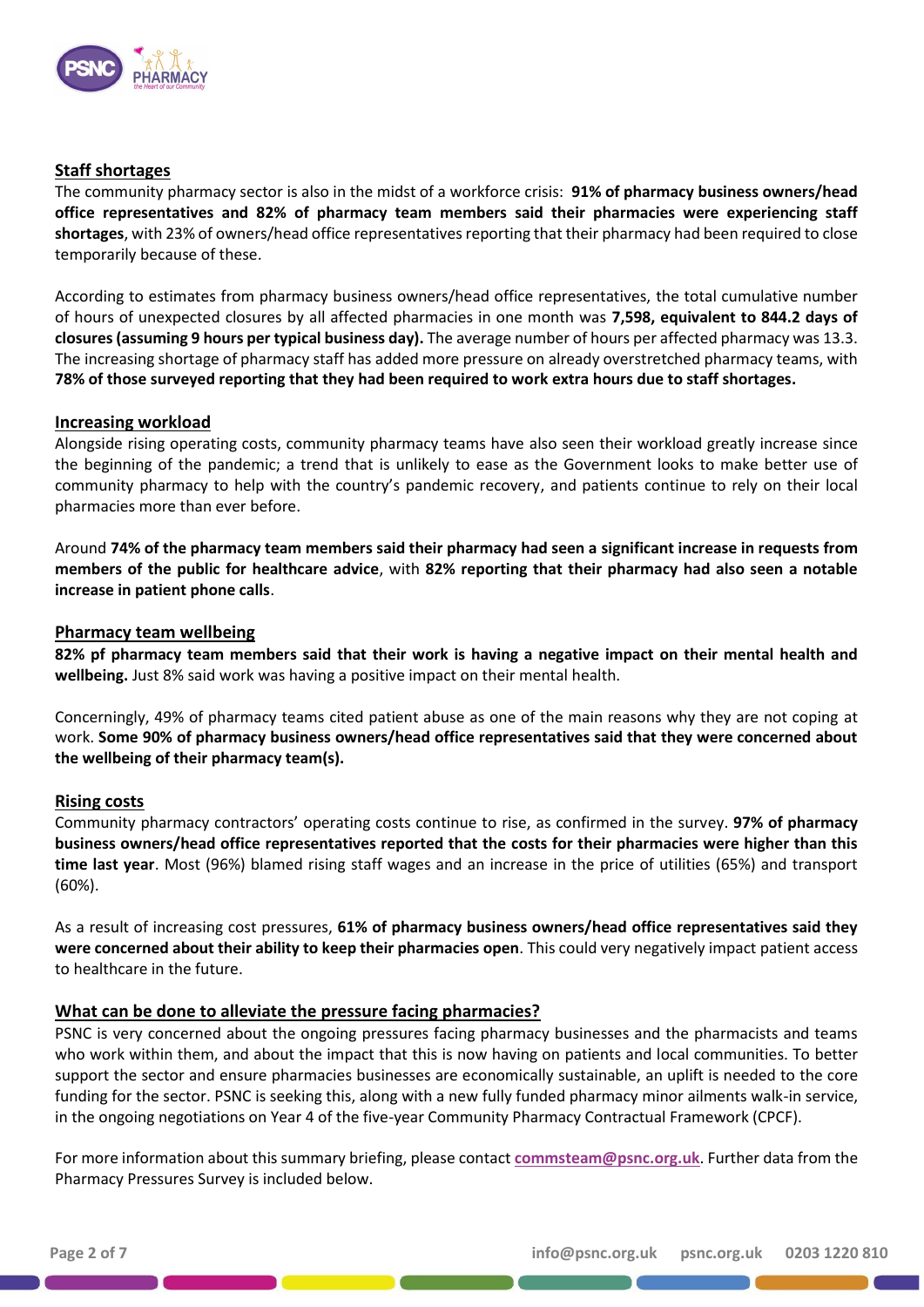

# **PSNC Pharmacy Pressures Survey 2022: Results**

#### **Impact of pharmacy pressures on patients**

- 92% of pharmacy business owners/head office representatives reported that patient services were being negatively affected by the pressures on their business. This finding – 92% – was exactly the same across the pharmacy team members surveyed.
- The detrimental impacts of the current pressures are wide ranging. 90% of business owner/head office respondents said the time that could be spent with patients was affected, 87% said prescriptions take longer to dispense, and 81% said the promptness with which their pharmacies could respond to patient queries by phone or email was affected.



- Advanced Service provision was affected at 69% of businesses, and 51% said they were unable to provide locally commissioned services because of the current pressure levels.
- 62% of pharmacy business owners/head office representatives said they were concerned about the ability of their pharmacies to help patients.
- 22% of pharmacy business owners/head office representatives said that their business had no capacity to take on new services in both the short and long-term. This will negatively impact on the range of services that patients and the public can expect to receive from pharmacies in the future.

#### **Supply chain and medicines delivery issues**

- According to pharmacy team members, 67% of pharmacies are having to deal with medicine supply issues every day, 21% multiple times per week and 9% weekly. No team members said that they were never experiencing issues.
- Pharmacy teams spend many hours trying to resolve these supply issues. The average spent by respondents' teams was 5.3 hours per week.
- Medicines supply issues have serious implications for pharmacy teams and patients. Almost all pharmacies experience extra workload and stress due to supply issues, and patients are frustrated and inconvenienced by the supply issues.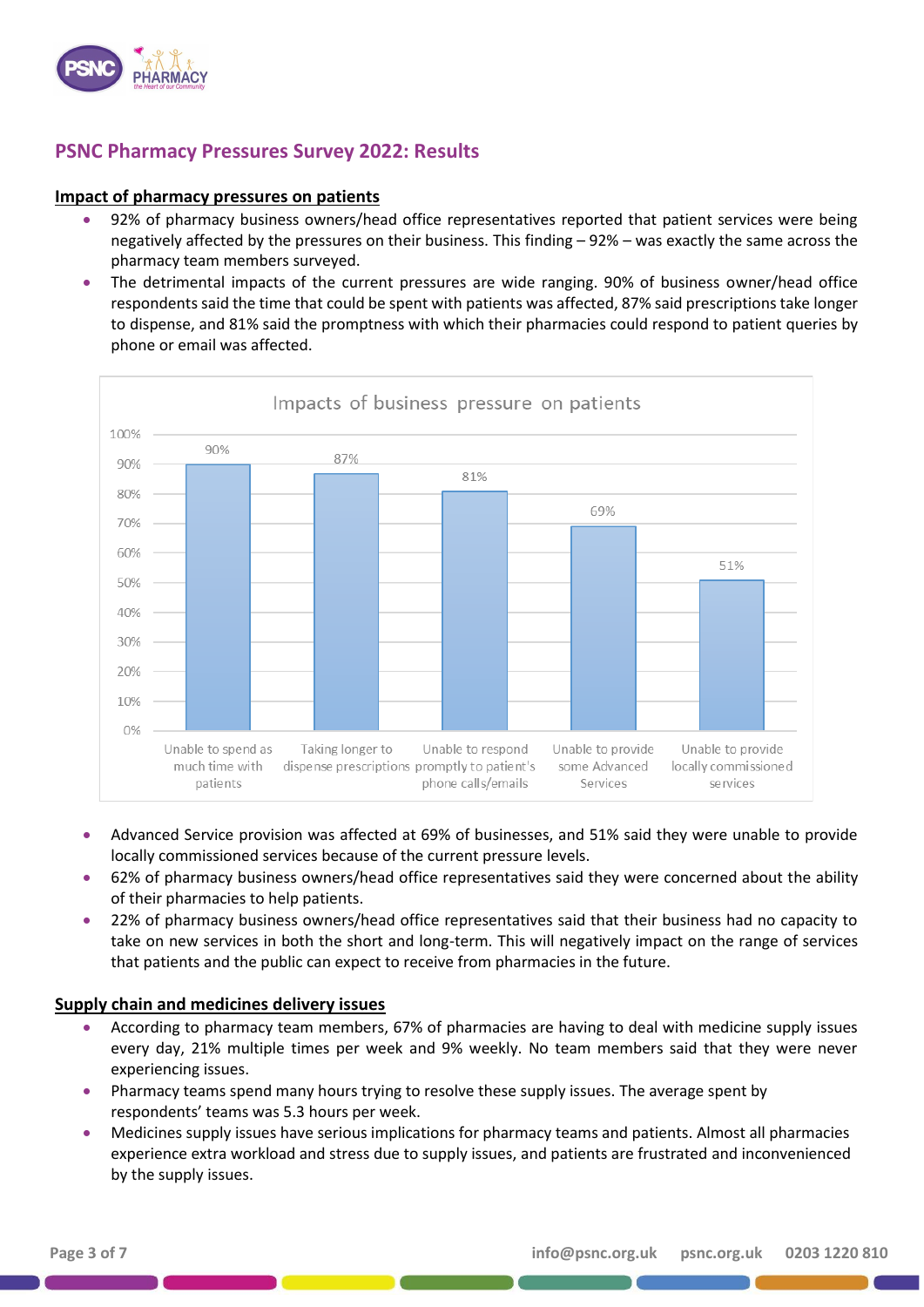



- 75% of pharmacies reported experiencing aggression from patients due to medicine supply issues and 51% of pharmacy team members said that patients are negatively affected by supply chain issues on a daily basis.
- These findings were echoed in the survey of pharmacy business owners/head office representatives, 83% of whom said their business had experienced a significant increase in supply chain/medicines delivery issues.

#### **Staff shortages**

- 91% of pharmacy business owners/head office representatives reported that their pharmacies was experiencing staff shortages.
- Covid-19 related sickness and self-isolation were the most significant driver of staff shortages, with 81% of business owner/head office respondents citing this reason.

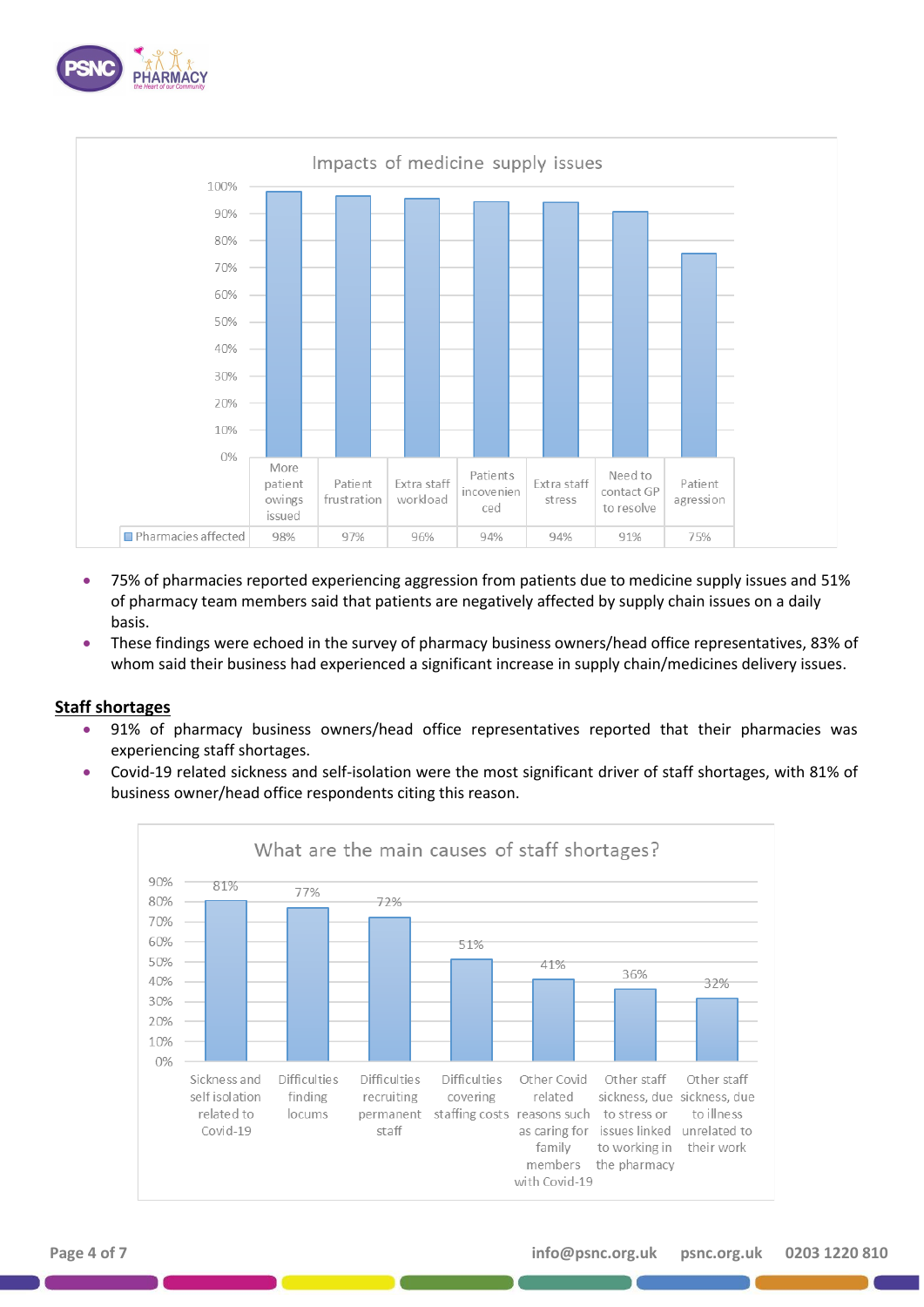

- Most pharmacy business owners and representatives also cited difficulties recruiting staff or finding locums as major causes of staff shortages. And 51% of respondents said that difficulties covering the costs of staffing were leading to shortages in their pharmacies.
- The impact of staff shortages are far-reaching. 98% of business owner/head office respondents said that staff shortages had resulted in increased pressure on staff, and 85% said they resulted in increased working hours for staff.
- 87% of respondents said that business costs increased because of staff shortages. 71% said their businesses have had to reduce services or advice they offer to patients, and 51% have had to stop provision of nonessential services. 23% said they have had to reduce opening hours in their business.



- In addition to this, respondents were asked about temporary closures over the previous month and over a one-month period 11% of the sampled pharmacies had unexpected closures due to staff shortages.
- The total cumulative number of hours of unexpected closures by all affected pharmacies in one month was 7,598, equivalent to 844.2 days of closures (assuming 9 hours per typical business day). The average number of hours per affected pharmacy was 13.3.
- These findings were echoed in the survey of pharmacy team members, 82% of whom said that the pharmacy was experiencing staff shortages, and 35% of whom said that staff shortages were resulting in unplanned closures of the pharmacy.
- In line with the conclusions of business owners, 97% of pharmacy team members also said that staff shortages were increasing pressure on pharmacy teams.

# **Increased pharmacy workload**

- Pharmacy teams report significant pressures in a wide range of areas, including extra requests from patients for advice and for medicine deliveries, increases in supply chain and delivery issues, delays by GPs and items missed from prescriptions (see chart on next page).
- There have also been significant increases in patients displaced from GPs to pharmacies, and incorrect information being provided by GP practices to patients. 83% of pharmacy team members cited workload as the main problem for pharmacy teams, with 56% citing lack of staff due to unavailability.
- The findings were echoed in the survey of pharmacy business owners/head office representatives, 90% of whom reported that their business was seeing a significant increase in patient phone calls about prescriptions, and 86% of whom reported increases in requests for healthcare advice.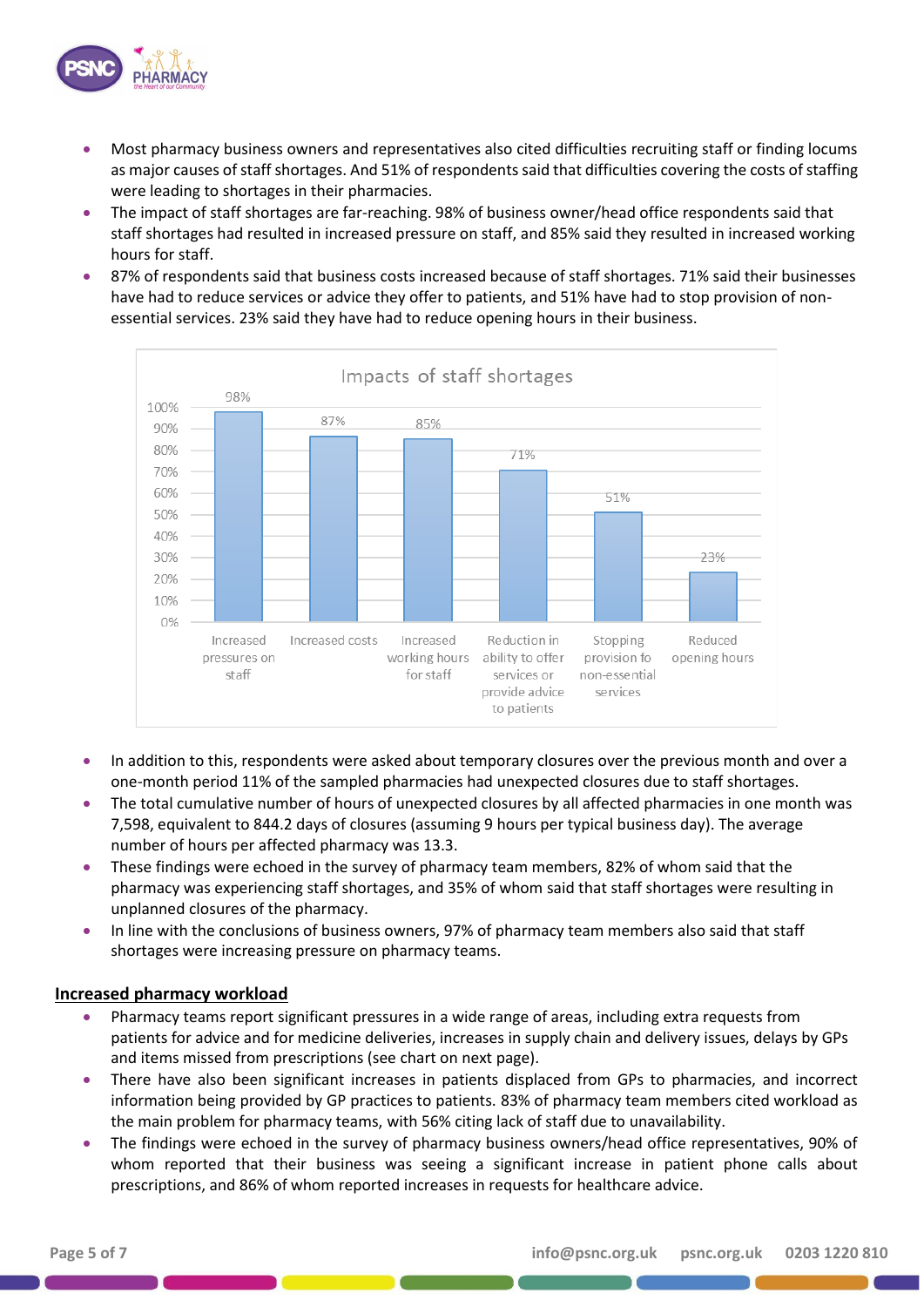



#### **Wellbeing of pharmacy teams**

- 82% of pharmacy team members reported that their work is having a negative impact on their mental health and wellbeing. Just 8% said work was having a positive impact on their mental health and wellbeing, with 10% saying work had no impact.
- Pharmacy team member respondents were also asked to rate how their teams were coping with the current pharmacy pressures on a scale of  $1 - 10$ , where 1 is not coping at all and 10 is coping perfectly fine. The average score from respondents for how well pharmacy teams are coping was 4.2. 79% of respondents scored their team as 5 or below. Only 1% of respondents said their teams were coping perfectly fine.



- Concerningly, 49% of pharmacy teams cited patient abuse as one of the main reasons why they are not coping at work, and 75% of pharmacy team members said that medicine supply issues had caused patient aggression.
- Some 90% of pharmacy business owners/head office representatives said that they were concerned about the wellbeing of their pharmacy team(s).